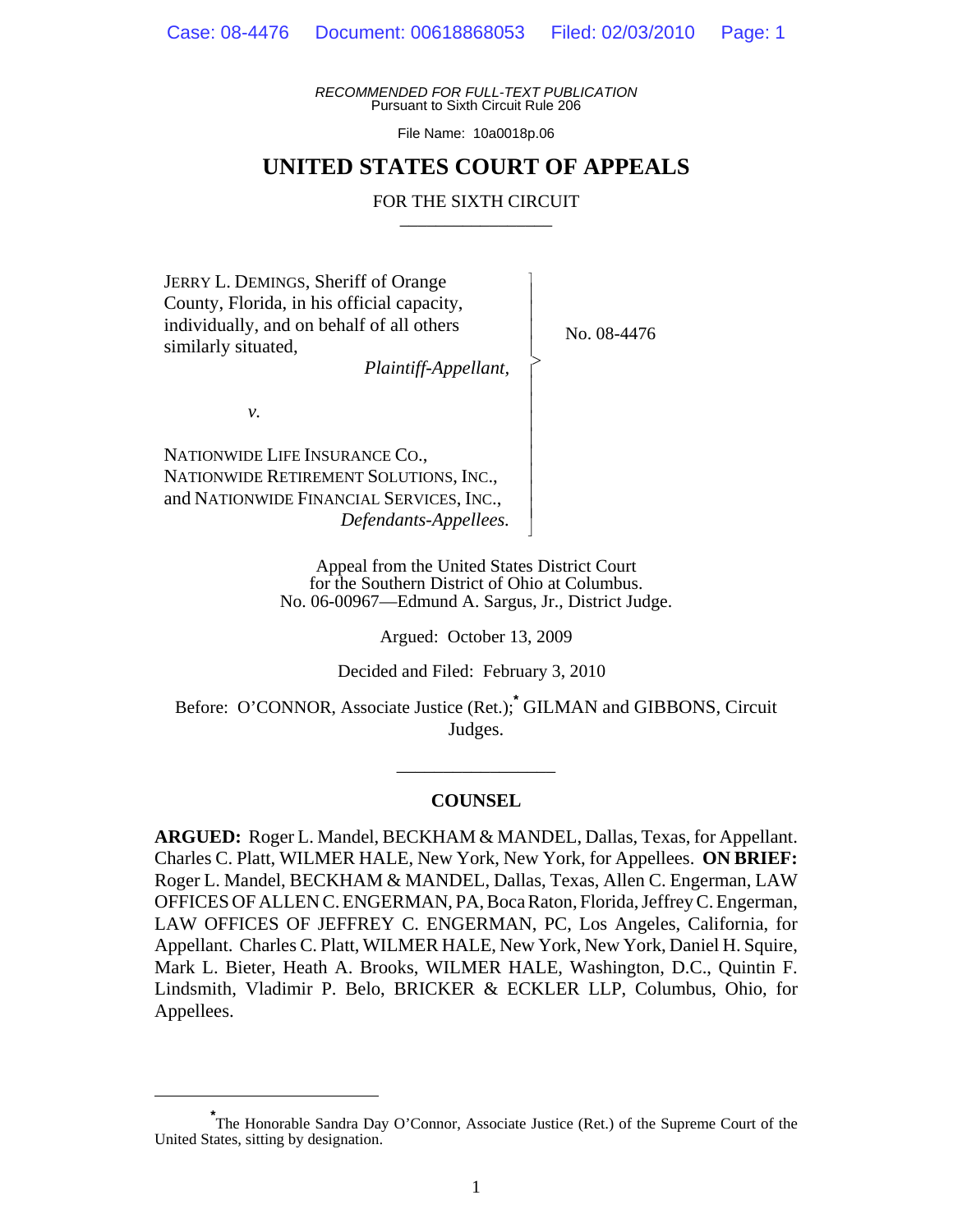# **OPINION \_\_\_\_\_\_\_\_\_\_\_\_\_\_\_\_\_**

**\_\_\_\_\_\_\_\_\_\_\_\_\_\_\_\_\_**

SANDRA DAY O'CONNOR, Associate Justice (Retired). The Securities Litigation Uniform Standards Act of 1998 (SLUSA), Pub. L. No. 105-353, 112 Stat. 3227, "provides that private state-law 'covered' class actions alleging untruth or manipulation in connection with the purchase or sale of a 'covered' security may not 'be maintained in any State or Federal court.'" *Kircher v. Putnam Funds Trust*, 547 U.S. 633, 636–37 (2006) (citing 15 U.S.C. § 77p(b)). In this case, the district court dismissed Jerry L. Demings's proposed class-action lawsuit after determining that it was precluded under SLUSA. Demings does not now dispute that his proposed class-action suit was a covered state-law class action that would generally be precluded under SLUSA's terms. Instead, he argues that his suit fits within the "state actions" exception to SLUSA preclusion. 15 U.S.C.  $\S 77p(d)(2)(A)$ . We agree with the district court and find that the proposed class action does not fit within the narrow state-actions exception to SLUSA preclusion. We therefore **AFFIRM** the district court's judgment dismissing the suit.

**I.**

Jerry L. Demings is the Sheriff of Orange County Florida. In his capacity as sheriff, he sponsors a § 457 "deferred compensation plan" for his employees. *See* 26 U.S.C. § 457(b). Employees who participate in the plan have individually funded accounts and—through the plan's contracts with Nationwide Life Insurance Co., Nationwide Retirement Solutions, Inc., and Nationwide Financial Services, Inc. (collectively referred to as "Nationwide")—participants can invest in various mutual funds and other products selected for inclusion in the plan by Nationwide.

Demings filed a class-action lawsuit, individually and in his official capacity,**<sup>1</sup>** against Nationwide. He brought his suit on behalf of all public employers who sponsor § 457 deferred-compensation plans, and he asserted claims for breach of fiduciary duty

<sup>&</sup>lt;sup>1</sup>The suit was originally brought in the name of Kevin Beary, who was Sheriff of Orange County at the time suit was filed. Demings has since succeeded Beary as Sheriff.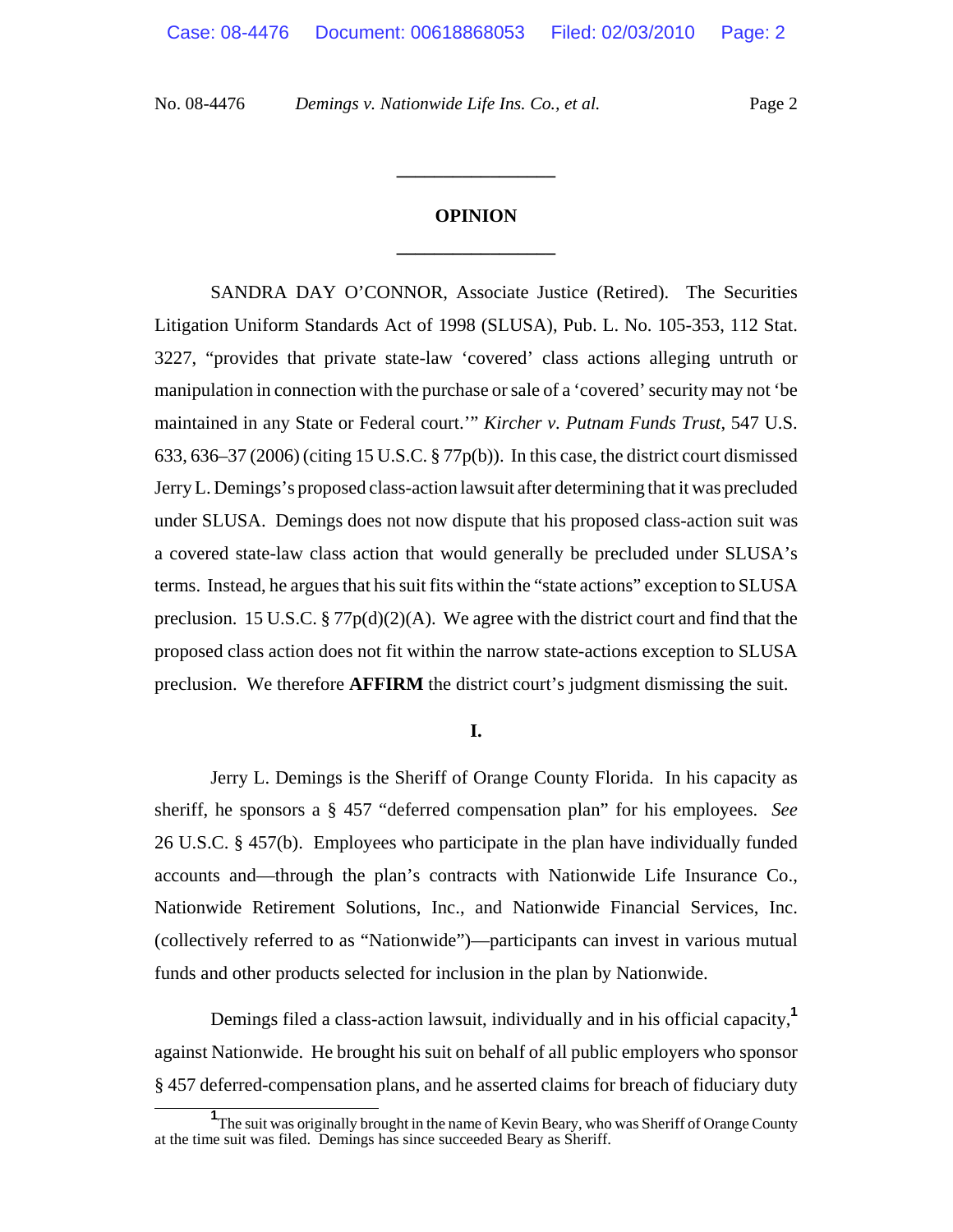and unjust enrichment. His claims were based on Nationwide's receipt of revenuesharing payments from the mutual funds in which the § 457 plan invested its participants' individual funds. Demings alleged that Nationwide implemented a scheme under which it would receive revenue-sharing payments from mutual funds and mutual fund advisors based upon a percentage of assets invested from the § 457 plans into the mutual funds. Demings further alleged that, in selecting which mutual funds to use in the § 457 plans, Nationwide would select only those funds that engaged in such revenue sharing. The thrust of Demings's complaint was that plan participants, not Nationwide, were entitled to any revenue-sharing payments because such profits were directly derived from the assets of plan participants.

Nationwide filed a motion to dismiss, FED.R.CIV. P. 12(b)(6), based on several grounds. The only ground addressed by the district court, and the only one at issue here, is Nationwide's argument that the suit is precluded by SLUSA. SLUSA provides:

(b) Class action limitations

No covered class action based upon the statutory or common law of any State or subdivision thereof may be maintained in any State or Federal court by any private party alleging--

> (1) an untrue statement or omission of a material fact in connection with the purchase or sale of a covered security; or

> (2) that the defendant used or employed any manipulative or deceptive device or contrivance in connection with the purchase or sale of a covered security.

15 U.S.C. § 77p(b).

In his response to the motion to dismiss, Demings contended that SLUSA did not preclude his suit. He acknowledged that his was a "covered class action based upon the statutory or common law of [a] State," but initially argued that his allegations did not involve "fraud" or "deception in connection with the purchase or sale of any security," as required by 15 U.S.C. § 77p(b). *See Merrill Lynch, Pierce, Fenner & Smith Inc. v. Dabit*, 547 U.S. 71, 85 (2006) (citation omitted).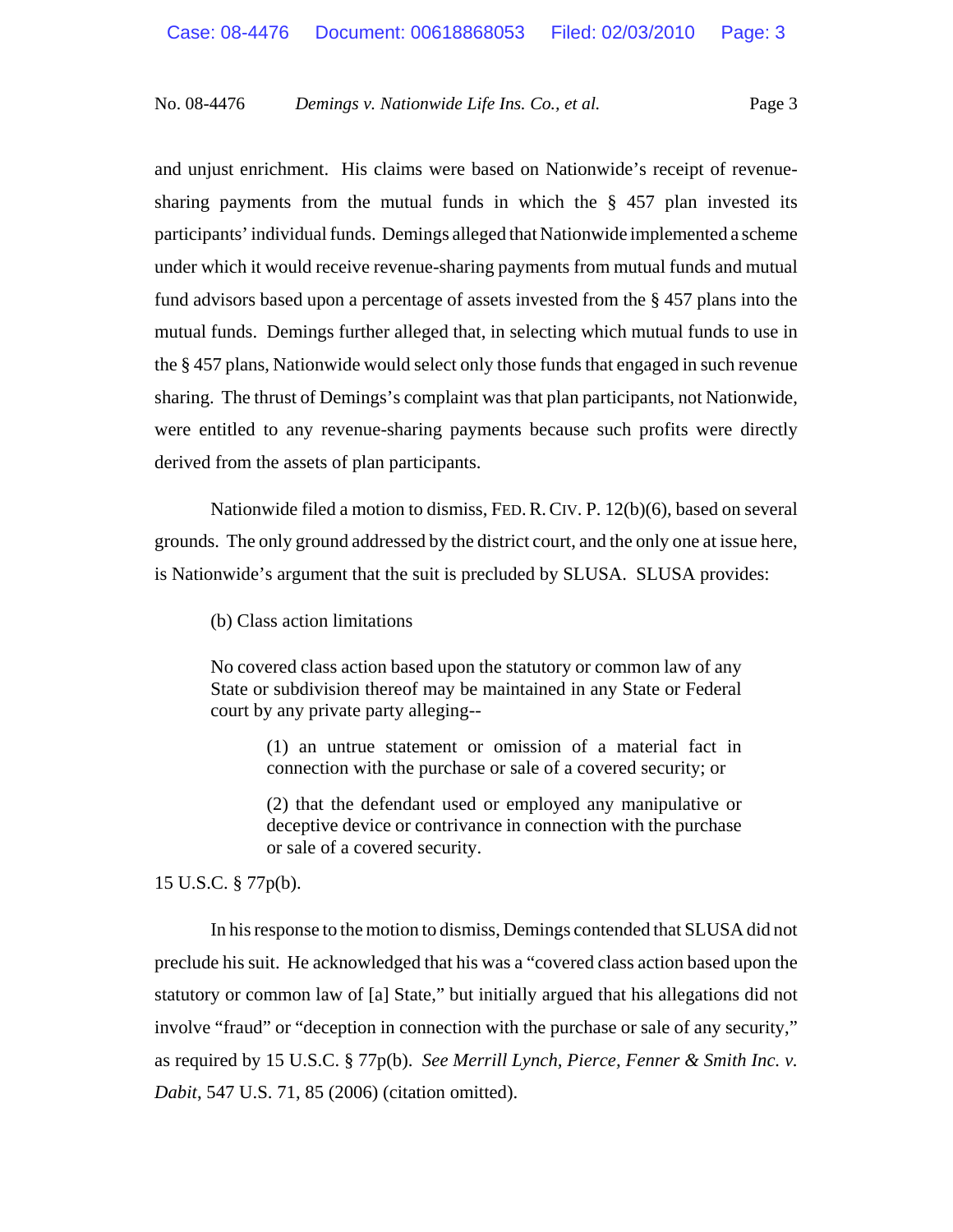The district court disagreed and issued an opinion and order dismissing the suit on September 17, 2007. The district court found that, although Demings did not specifically use the words "untrue statement" or "omission" in his complaint, the substance of his claim was that Nationwide misrepresented a relationship with mutual fund advisors or, at a minimum, failed to disclose material facts about the relationship. The claim therefore fell within SLUSA's preclusive effect under 15 U.S.C. § 77p(b). This initial ruling is not challenged in this appeal.

Demings then filed a motion for leave to file an amended complaint, FED.R.CIV. P. 15(a), accompanied by a motion to vacate the judgment. FED. R. CIV. P. 59(e). In his proposed amended complaint, Demings attempted to purge his complaint of any mention of misrepresentations or omissions. Also, Demings argued for the first time that his suit fit within SLUSA's "state actions" exception, which exempts certain suits brought by states, political subdivisions thereof, and state pension plans from SLUSA's preclusive effect. 15 U.S.C. § 77p(d)(2)(A).

As an initial matter, the district court found that Demings could satisfy the liberal standard for amending his complaint under Rule 15(a), even though the motion was filed after judgment had already been entered. *See* FED. R. CIV. P. 15(a)(2) ("A party may amend its pleading . . . [with] the court's leave. The Court should freely give leave when justice so requires."); *Morse v. McWhorter*, 290 F.3d 795, 799 (6th Cir. 2002) ("Where a timely motion to amend judgment is filed under Rule 59(e), the Rule 15 and Rule 59 inquiries turn on the same factors."). Nonetheless, it concluded that any amendment would be futile because the amended complaint would not survive a motion to dismiss for the same reasons given in the court's initial September 17, 2007, opinion. That is, despite Demings's efforts to remove any reference to false statements or misrepresentations, the gravamen of the amended complaint remained identical to the initial complaint and was still based on an implicit false statement or omission of material fact. The court further ruled that the state-actions exception did not apply to save the suit. In a single sentence, it dismissed this new argument by concluding that, based on the face of the proposed amended complaint, the action was not brought by a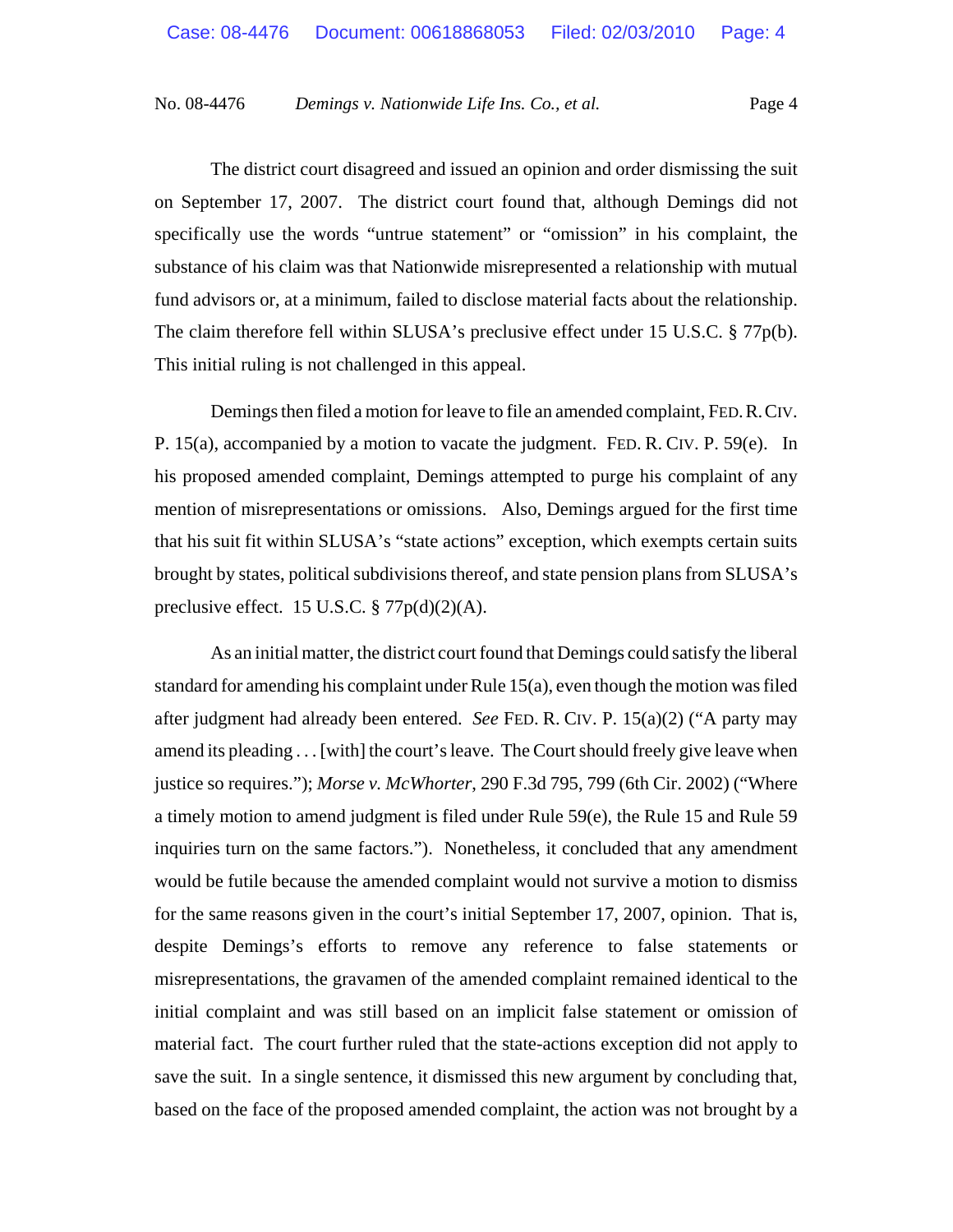state, a political subdivision, or a state pension plan, as required under 15 U.S.C.  $§ 77p(d)(2)(A).$ 

Demings now brings this appeal.

## **II.**

Demings raises only one argument on appeal: that his suit fits within the stateactions exception to SLUSA preclusion, and the district court therefore erred when it denied as futile his motion to amend his complaint. This court conducts a de novo review of the district court's judgment where, as here, the reason for the district court's denial of a motion to amend is that the amended pleading would not withstand a motion to dismiss. *PR Diamonds, Inc. v. Chandler*, 364 F.3d 671, 680 (6th Cir. 2004). Before addressing the merits of Demings's argument, we first provide some background on SLUSA and how the state-actions exception fits within the statute's structure.

"SLUSA was not enacted in a vacuum." *Segal v. Fifth Third Bank, N.A.*, 581 F.3d 305, 308 (6th Cir. 2009). It followed Congress's 1995 enactment of the Private Securities Litigation Reform Act (PSLRA), Pub. L. No. 104-67, 109 Stat. 737, which was "targeted at perceived abuses of the class-action vehicle in litigation involving nationally traded securities." *Dabit*, 547 U.S. at 81. In enacting PSLRA, Congress was primarily concerned with "nuisance filings, targeting of deep-pocket defendants, vexatious discovery requests, and 'manipulation by class action lawyers of the clients whom they purportedly represent.'" *Ibid.* (quoting H.R. Conf. Rep. No. 104-369, at 31 (1995)). In order to rein in vexatious class-action suits affecting national securities markets, PSLRA erected a host of procedural and substantive hurdles intended to curb such suits. *Id.* at 81–82.

But PSLRA had unforeseen consequences. Rather than attempting to clear the new federal hurdles to securities litigation, Congress found that "plaintiffs and their representatives began bringing class actions under state law, often in state court," thus subverting the purpose of PSLRA. *Id.* at 82. Congress responded in 1998 by enacting SLUSA, which was intended to "prevent certain State private securities class action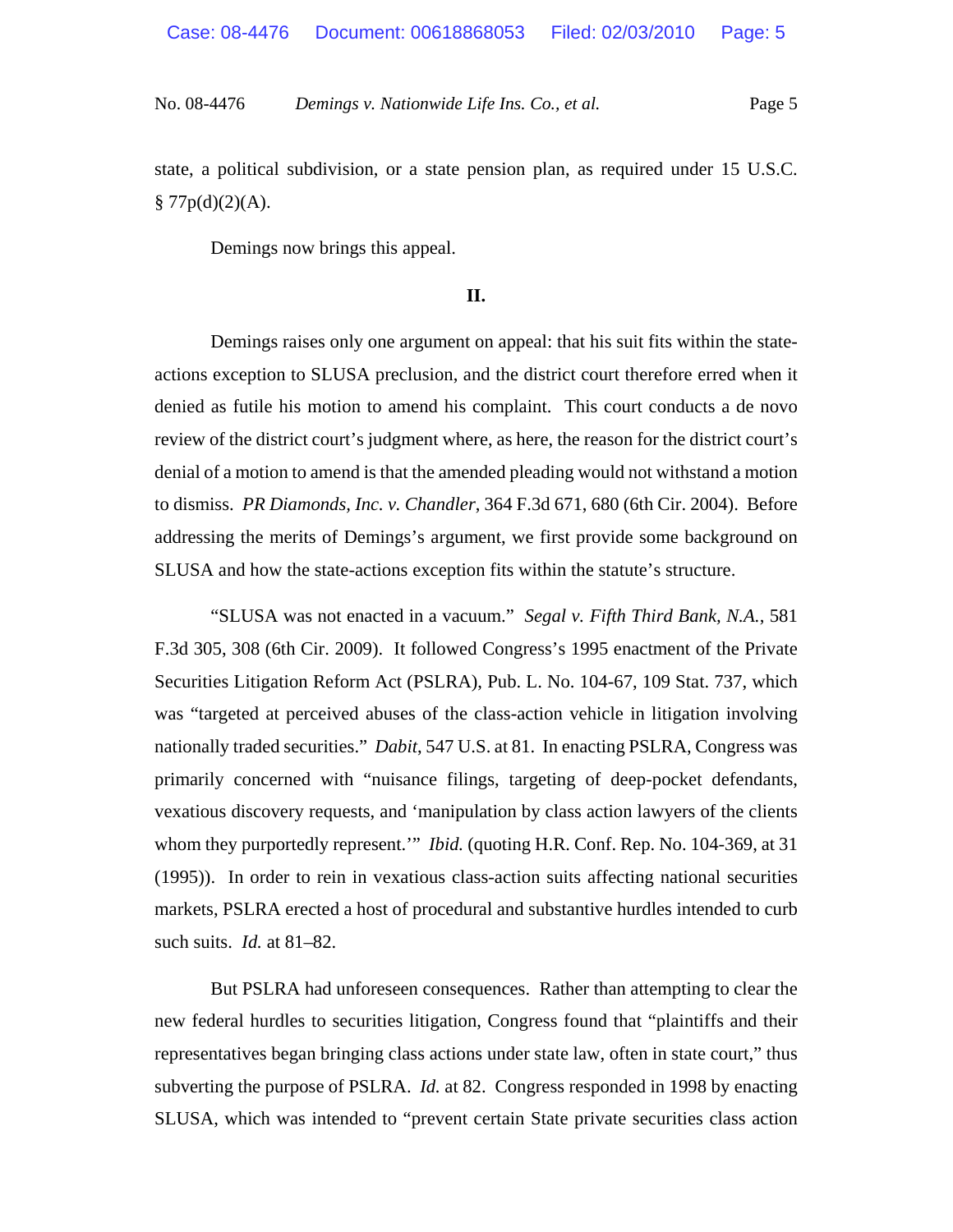lawsuits alleging fraud from being used to frustrate the objectives of" PSLRA. *Ibid.* (citing SLUSA § 2(5), 112 Stat. 3227). SLUSA precludes most securities fraud classaction suits brought under state law. While it precludes certain "covered class actions," it does not preclude any state-law cause of action outright; it merely removes the classaction mechanism as a means of vindicating certain state-law claims. *Id.* at 87 (SLUSA "does not deny any individual plaintiff, or indeed any group of fewer than 50 plaintiffs, the right to enforce any state-law cause of action that may exist"); *cf. Kircher*, 547 U.S. at 636 n.1 ("The preclusion provision is often called a preemption provision; the Act, however, does not itself displace state law with federal law but makes some state-law claims nonactionable through the class-action device in federal as well as state court.").

SLUSA generally precludes, in both state and federal court, state-law based "'covered' class actions alleging untruth or manipulation in connection with the purchase or sale of a 'covered' security." *Kircher*, 547 U.S. at 636–37 (citing 15 U.S.C. § 77p(b)). But this preclusion provision is subject to several limitations. First, it is limited to suits involving 50 or more people or entities. *See* 15 U.S.C. § 77p(f)(2). Additionally, SLUSA contains several savings clauses that act to preserve certain types of state-law claims that would otherwise be precluded under the Act's general provisions. *See* 15 U.S.C. § 77 $p(d)(1)$ –(3), (f)(2)(b). At issue in this case is the stateactions exception to SLUSA preclusion. 15 U.S.C. § 77p(d)(2).

The state-actions exception provides:

Notwithstanding any other provision of this section, nothing in this section may be construed to preclude a State or political subdivision thereof or a State pension plan from bringing an action involving a covered security on its own behalf, or as a member of a class comprised solely of other States, political subdivisions, or State pension plans that are named plaintiffs, and that have authorized participation, in such action.

15 U.S.C. § 77p(d)(2)(A). Although Demings does not dispute on appeal that his is a "covered class action" precluded under SLUSA's general terms, he argues that his suit falls within this state-actions savings clause. We disagree. Demings's suit does not fit within the terms of this exception for two distinct reasons.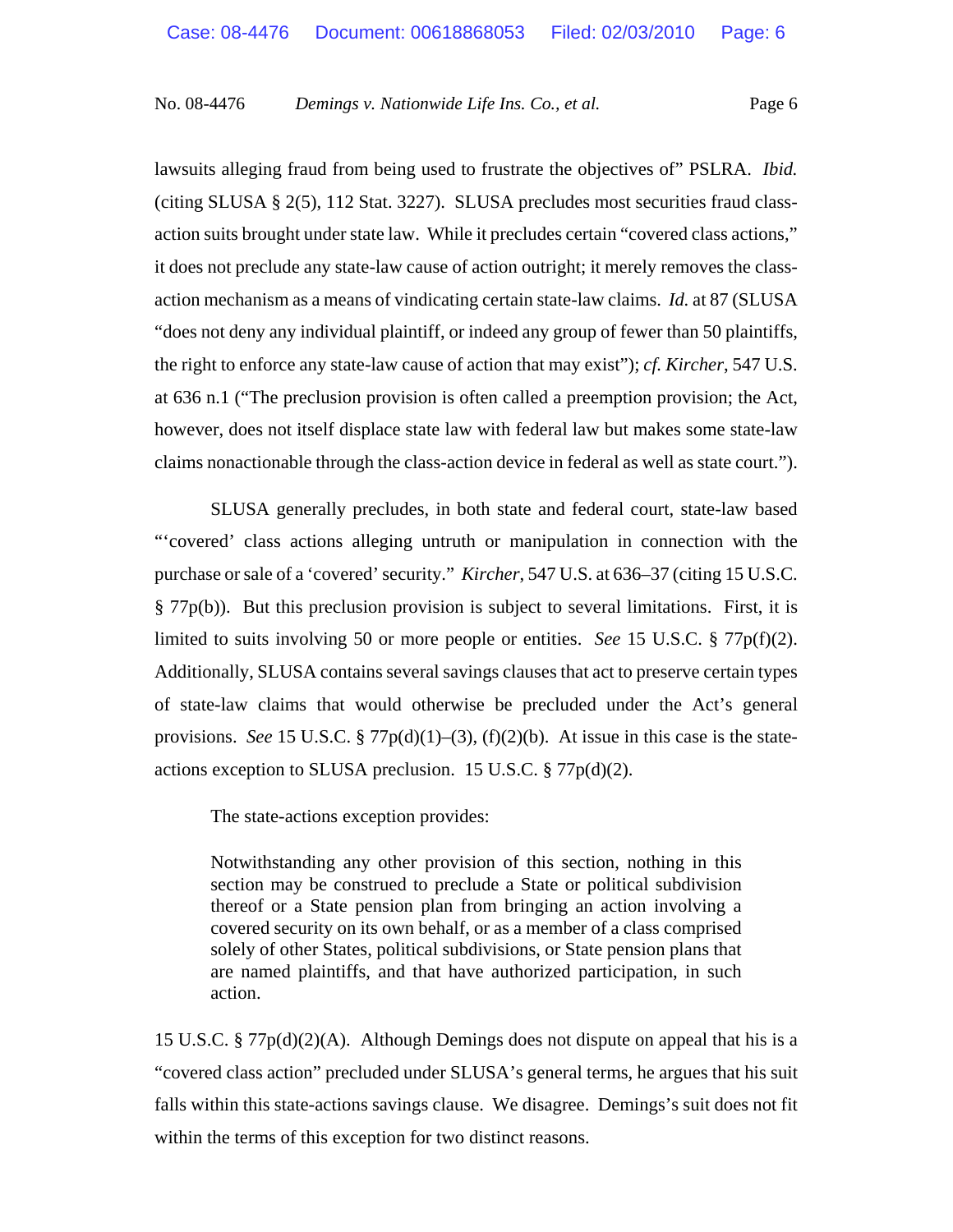A. *Sheriff Demings is not a state, political subdivision thereof, or a state pension plan bringing a suit on its own behalf.* 

In interpreting the state-actions exception in SLUSA, we begin by looking to the plain language of the provision. *See United States v. Turner,* 465 F.3d 667, 671 (6th Cir. 2006). "If the language of the statute is clear, then the inquiry is complete, and the court should look no further." *Brilliance Audio, Inc. v. Haights Cross Commc'ns, Inc.,* 474 F.3d 365, 371 (6th Cir. 2007). Like the district court, we look to the language of the proposed amended complaint to determine whether this suit is brought by a state, political subdivision, or state pension plan on its own behalf.

We note at the outset that we share the district court's concern that the plain language of this statutory exemption does not seem to encompass a county sheriff. A sheriff is certainly not a state or a state pension plan. The only possible basis for applying the exception is if a sheriff is considered to be a "political subdivision" of a state. Demings argues that by bringing the suit in his official capacity as a county sheriff, he constituted a "political subdivision" of the State of Florida. While it may strain the language to refer to a sheriff as a political subdivision of a state, as opposed to an officer of a political subdivision, it does not clearly fall outside of the definition. *See* BLACK'S LAW DICTIONARY 1197 (8th ed. 2004) (defining "political subdivision" as "A division of a state that exists primarily to discharge some function of local government"). Nationwide points out that a sheriff is not a "political subdivision" under the Florida Constitution, which only includes "counties" within the definition of "political subdivisions." FLA.CONST. art. VIII § 1(a). Meanwhile, a separate clause of the Florida Constitution lists sheriffs merely as "County officers." FLA.CONST. art. VIII § 1(d). We do not have the benefit of clear congressional guidance on this issue because it did not offer any definition of what qualifies as a "political subdivision" in SLUSA.

We need not speculate on the more general topic of what qualifies as a political subdivision under SLUSA's state-actions exception, though, because in any event Demings did not bring this lawsuit as a political subdivision "on its own behalf." 15 U.S.C. §  $77p(d)(2)(A)$ . The proposed amended complaint clearly states that Demings sought to bring his suit "on behalf of the Plan." He reiterates this stance before this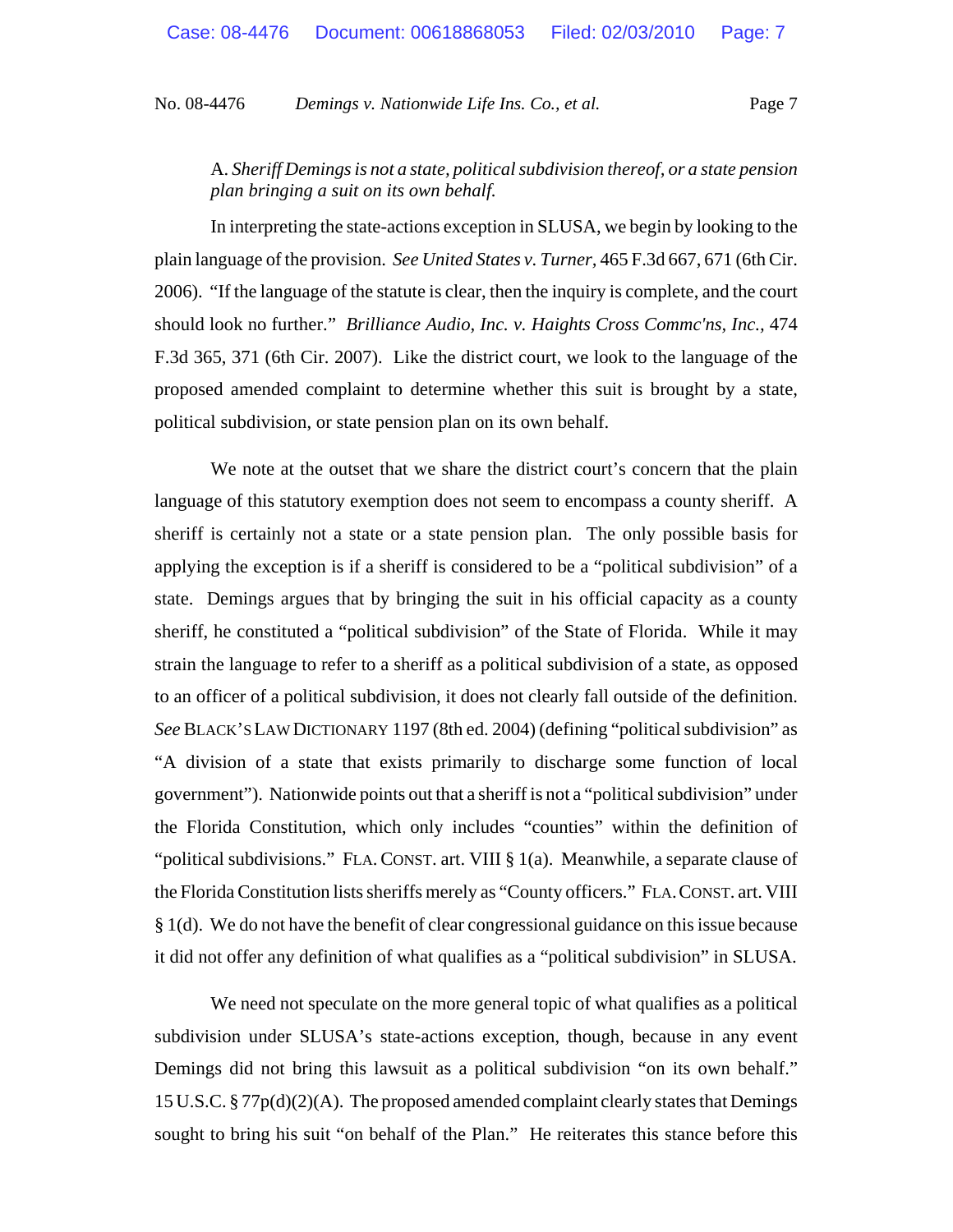court. Br. for Appellant at 20 ("The Sheriff falls within this [state-actions] exemption because his office constitutes a political subdivision of the State of Florida and he brings this suit on behalf of his office's  $\S 457(b)$  plan."). Under the terms of the state-actions exception, the only entity that can bring suit on behalf of a state pension plan is the plan itself. 15 U.S.C. § 77p(d)(2)(A) ("Notwithstanding any other provision of this section, nothing in this section may be construed to preclude . . . a State pension plan from bringing an action . . . on its own behalf . . . ."). The terms of the exception do not permit third-party suits on behalf of a plan, and we are given no reason to think that Congress meant to extend the exception to include such actions, contrary to the Act's plain terms. This conclusion is bolstered by the fact that Congress meant SLUSA's preclusive effect to be broad and far reaching, which counsels in favor of interpreting exceptions to SLUSA preclusion as having a limited reach. *See Dabit*, 547 U.S. at 86 (a narrow interpretation of SLUSA's preclusive effect "would undercut the effectiveness of the [PSLRA], and thus run contrary to SLUSA's stated purpose").

Demings criticizes this interpretation of the state-actions exception as exalting form over substance and requiring a plaintiff to use "magic words" in a complaint's caption. But this is not a mere formalistic demand. Demings did not allege in either his complaint or amended complaint that he has the authority to bring suit as the plan simply because he is plan sponsor. Instead, he argues only that Nationwide and the district court improperly assumed that he had no such authority. That is, he suggests that the district court was required to first assume that he meant to bring suit as the plan, then further assume that Demings had the authority to bring such a suit, and then (as he only now argues on appeal) grant leave to amend so that he could file his suit under the plan's name. But it is not incumbent upon a district court to craft a litigant's complaint, especially when it is dealing with sophisticated parties. *See Sinay v. Lamson & Sessions Co.,* 948 F.2d 1037, 1042 (6th Cir. 1991) ("[A] district court does not abuse its discretion in failing to grant a party leave to amend where such leave is not sought.").

This is particularly true in the post-judgment context. Demings is in a weak position to complain about the district court's failure to take an active role in helping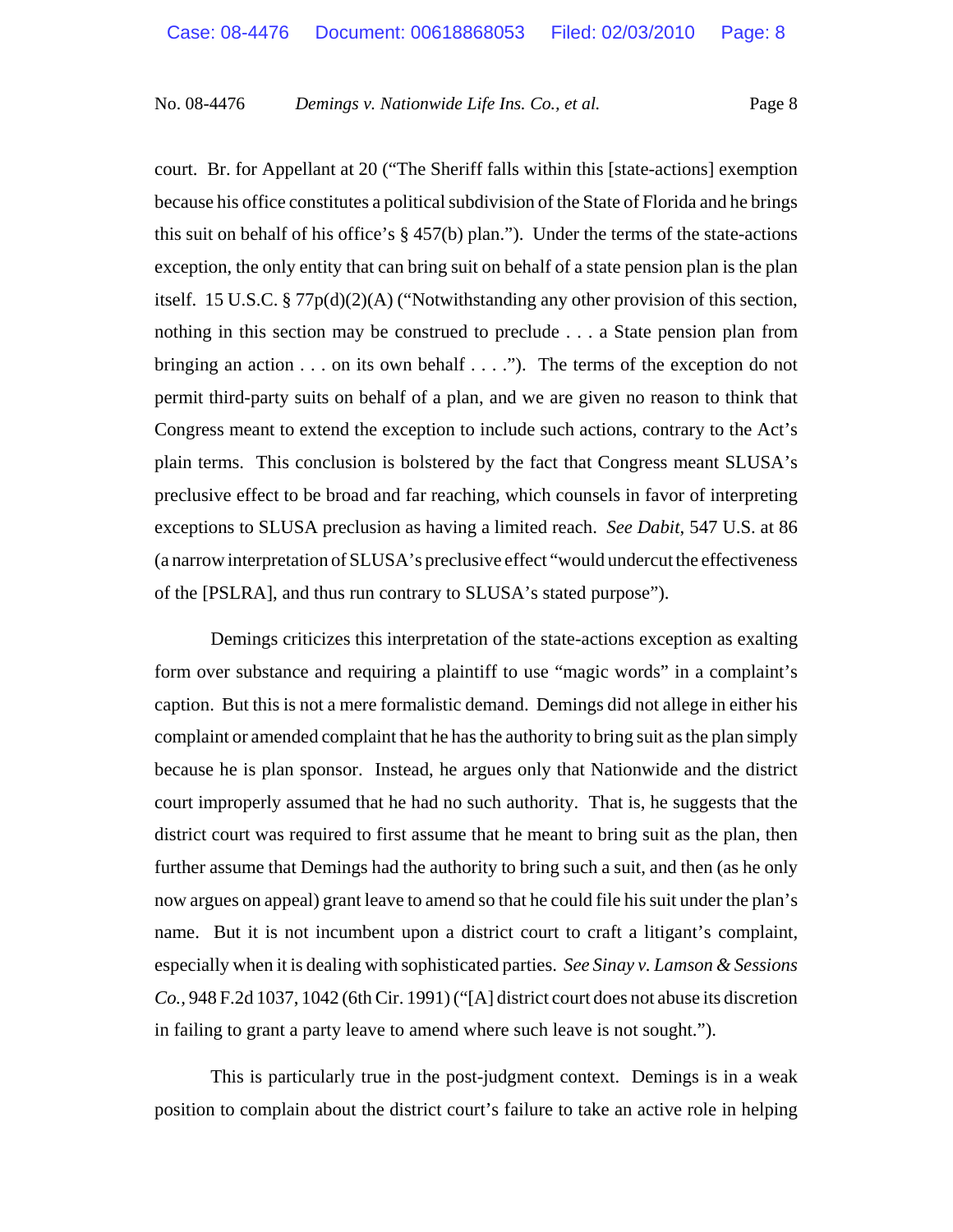him craft his complaint because he did not raise the argument that his suit fit within SLUSA's state-actions exception until after judgment was rendered against him. Had he made this argument in a more timely fashion, rather than waiting until the twenty-fifth hour to raise it, the deficiencies in his complaint might have been realized at a point where he had an opportunity to correct them (if a simple clerical correction was possible). Although the motion-to-amend standard in Rule 15 "plainly embodies a liberal amendment policy, in the post-judgment context, we must also take into consideration the competing interest of protecting the 'finality of judgments and the expeditious termination of litigation.'" *Morse*, 290 F.3d at 800 (quoting *Nat'l Petrochemical Co. of Iran v. M/T Stolt Sheaf,* 930 F.2d 240, 245 (2d Cir. 1991)).

The district court correctly held that Demings's suit, on its face, was not brought by a state, political subdivision thereof, or state pension plan on its own behalf. It was not required to consider all possible ways in which a properly crafted complaint might have survived a motion to dismiss, especially at a post-judgment stage of the proceedings.

B. *The suit was not brought on behalf of a class comprised solely of other states, political subdivisions, or state pension plans that were named plaintiffs, and that had authorized participation, in such action.* 

A second infirmity brings Demings's suit outside the reach of the state-actions exception as well: he did not bring the suit "as a member of a class comprised solely of other states, political subdivisions, or state pension plans *that are named plaintiffs, and that have authorized participation, in such action.*" 15 U.S.C. § 77p(d)(2)(A) (emphasis added). Demings was not a member of a class of named plaintiffs that had authorized a suit; instead, he attempted to file a class-action suit on behalf of a prospective class made up of all others "similarly situated" as sponsors of § 457 plans. This brings the suit outside of the plain language of the state-actions exception.

Demings responds that strictly limiting the state-actions exception to suits involving named plaintiffs creates a paradox. He relies on Rule 23 to suggest that there is no such thing as a "class of named plaintiffs," because a class by its very nature involves prospective members. FED. R. CIV. P. 23. This suggested paradox is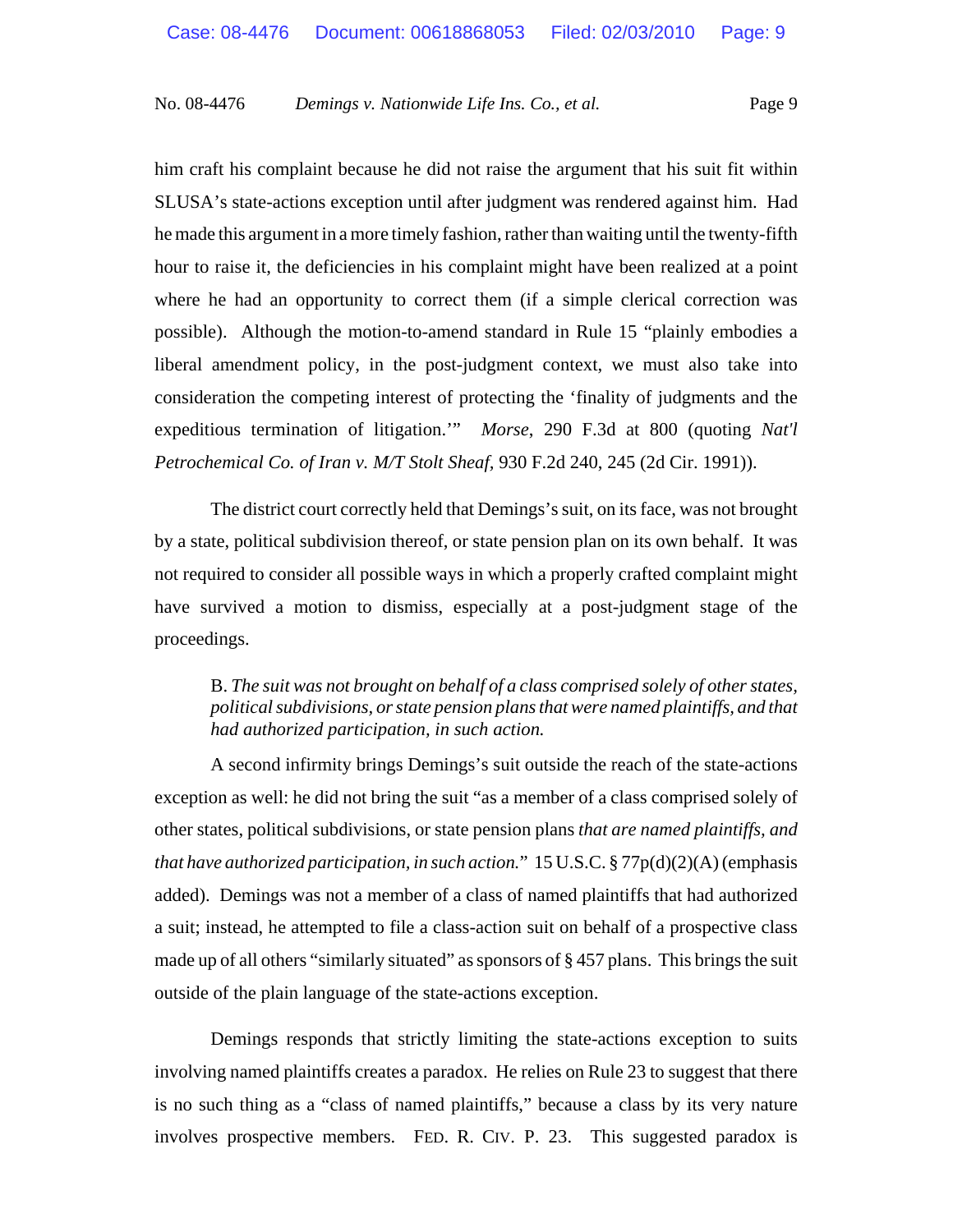imaginary. SLUSA's definition of "covered class actions" is not limited to the type of representative class actions described in Rule 23; it includes any suit involving 50 or more parties. 15 U.S.C. §  $77p(f)(2)(A)$ . Thus, there is nothing paradoxical about a savings clause that applies only when each of the 50 or more parties are named. SLUSA's definition of "covered class action" defines a "class" broadly to preclude multi-party actions generally; the definition includes a single lawsuit on behalf of 50 or more persons (more commonly referred to as a "mass action"), and any group of consolidated or joined lawsuits on behalf of 50 or more persons. *Ibid.* Congress purposefully adopted this broad definition of class actions so as to avoid evasion of SLUSA's preclusive effects through mass actions. *See* S. Rep. No. 105–182, at 7 (May 4, 1998) (definition of "class" under 15 U.S.C. § 77p(f)(2)(A)(ii) "is intended to prevent evasion of the bill through the use of so-called 'mass actions.'").

Whether the lawsuit was initially brought by 50 named plaintiffs, or 50 individual suits were joined together, it still qualifies as a "covered class action" under SLUSA's grouping provision, codified at 15 U.S.C.  $\S 77p(f)(2)(A)(ii)$ . The effect of the stateactions exception (as its plain language indicates) is to bring only those suits that are brought on behalf of 50 or more states, political subdivisions, or state pension plans that are named plaintiffs outside of SLUSA's otherwise broad preclusive reach under this grouping provision.

The history of the state-actions exception strongly supports this narrow interpretation. The exception did not appear in either the original House or Senate version of SLUSA's predecessor bills. *See* H.R. 1689, 105th Cong. (1998); S. 1260, 105th Cong. (1998). The exception was only added to the Senate version of the bill as a last-minute floor amendment by Senator Paul Sarbanes in response to state governmental authorities that were generally concerned about their rights to bring suits on their own behalf. *See* Amendment No. 2397 to S. 1260, 105th Cong. (May 13, 1998), *reprinted in* 144 CONG.REC. S4778–03; *see also* David M. Levine & Adam C. Pritchard, *The Securities Litigation Uniform Standards Act of 1998: The Sun Sets On California's Blue Sky Laws*, 54 BUS. LAW. 1, 30 (1998). Importantly, the Senate version of the state-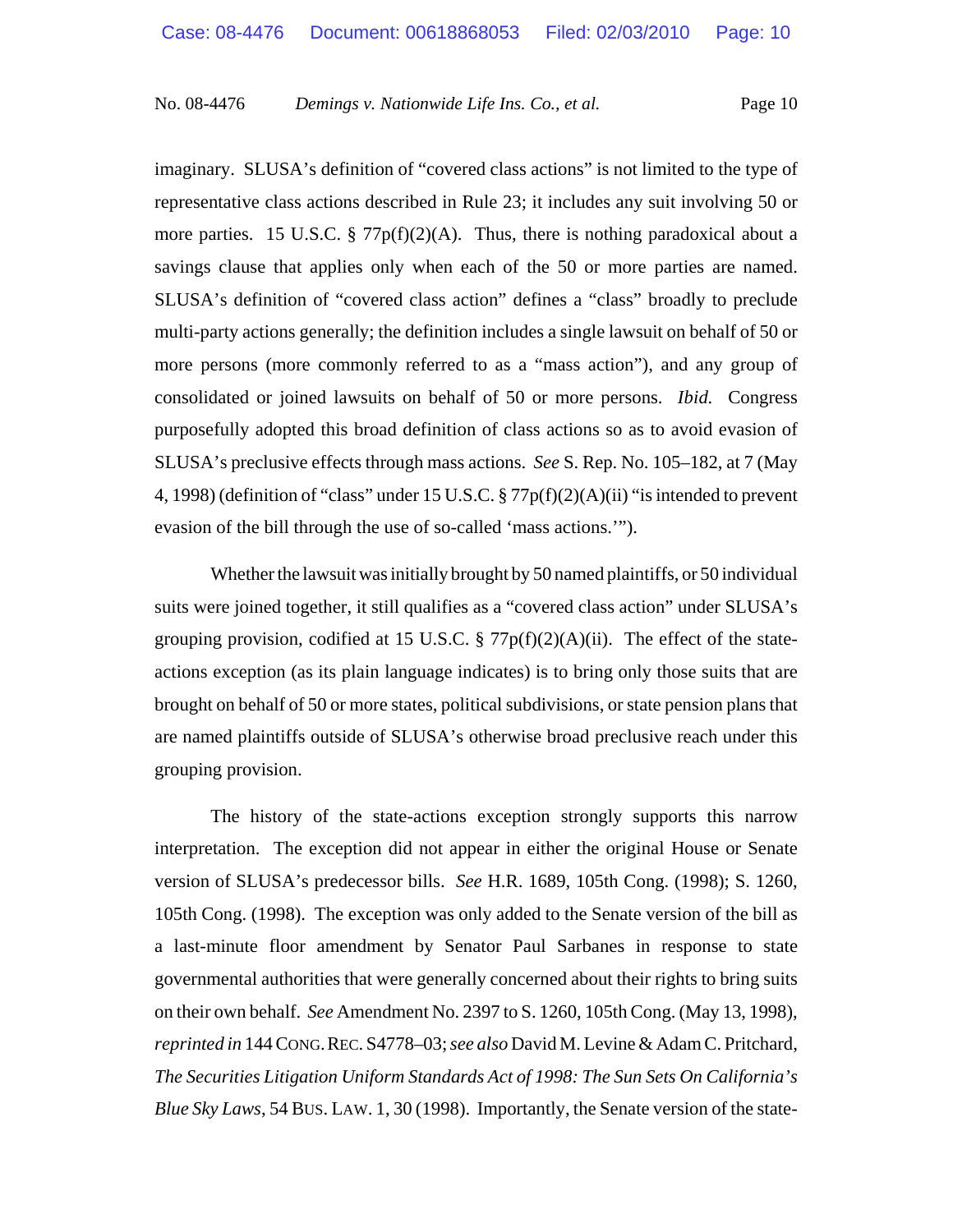actions exception was not originally limited to classes of named plaintiffs; it applied more generally to exempt any action brought "as a member of a class comprised solely of other States, political subdivisions, or State pension plans *similarly situated*." S. 1260, 105th Cong. § 16(f) (May 13, 1998), *reprinted in* 144 CONG. REC. S4778–03 (emphasis added).

This broad version of the state-actions exception was the target of harsh attacks during subsequent House hearings. *See, e.g.*, Testimony of Robert C. Hinckley, *Hearing on H.R. 1689 Before Subcomm. on Finance and Hazardous Materials of the House Comm. on Commerce*, 105th Cong. 59 (May 19, 1998) (the exception "creates a new opportunity for entrepreneurial plaintiffs lawyers to circumvent the federal Reform Act and create a whole new line of business . . . . [L]awyers will have the incentive to find a single such pension fund to serve as a 'client' class representative and then bring suit on behalf of all similarly situated local pension funds.").

In response to these concerns, the state-actions exception was limited in the House version of the bill so that it would exempt only classes of named plaintiffs that specifically authorized participation in the underlying suit. *See* H.R. 1689, 105th Cong. § 16(d)(2) (July 21, 1998), *reprinted in* 144 CONG.REC. H6052–03 (providing that class members must appear as "named plaintiffs" and must "have authorized participation, in such action"); *see also* Richard W. Painter, *Responding to a False Alarm: Federal Preemption of State Securities Fraud Causes of Action*, 84 CORNELL L. REV. 1, 2 n.3 (1998) (recounting this discrepancy between the House and Senate bills). This "named plaintiff" requirement was added to prevent "the provision from serving as a loophole through which abusive suits could be brought on behalf of pension funds and municipalities that have no interest in bringing suit, simply in order to extort a large settlement out the defendant." H.R. Rep. No. 105–640, *available at* 1998 WL 414917 at \*16 (July 21, 1998). It was, of course, the House's narrower version of the stateactions exception that was eventually enacted as part of SLUSA. *See* 15 U.S.C.  $§ 77p(d)(2)(A).$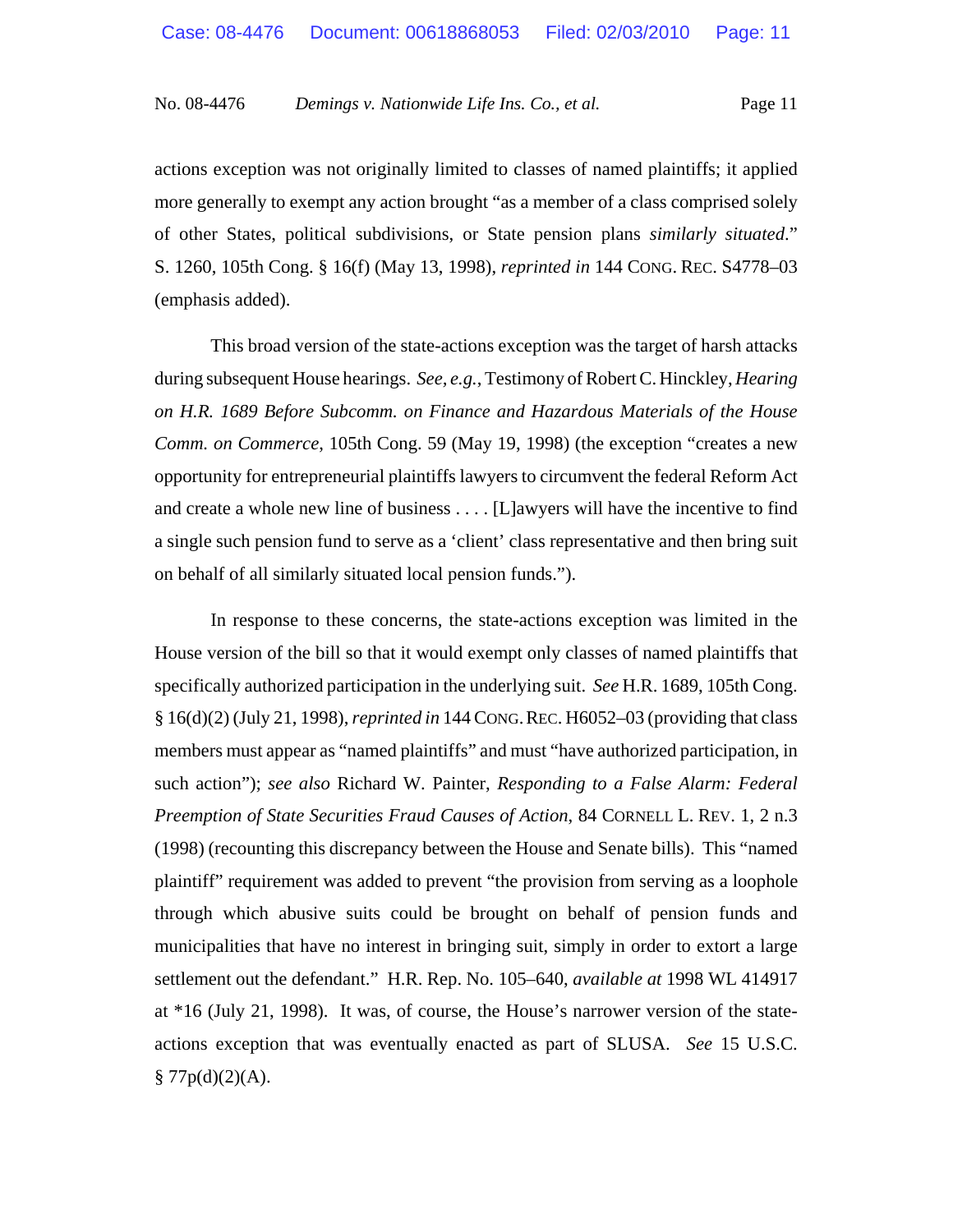This history confirms what the plain language of the exception explicitly conveys: that the exception applies only when there is a class of named plaintiffs who have authorized participation in the action. While this interpretation of the state-actions exception is admittedly quite narrow, such a reading is warranted. The state-actions exception was a narrow (and contentious) savings provision. As commentators correctly predicted when SLUSA was passed, "[i]n practice, the amendment is unlikely to be invoked with any frequency." *See* Levine & Pritchard, *supra*, 54 BUS. LAW. at 30.

We decline Demings's invitation to read an "opt-in" class mechanism into the otherwise clear language of the state-actions exception. Demings argues that courts have treated provisions similar to the state-actions exception as creating opt-in mechanisms for class litigation. Specifically, he points to the Fair Labor Standards Act (FLSA), 29 U.S.C. § 216(b), and the Age Discrimination in Employment Act (ADEA), 29 U.S.C. § 626(b), which have been read by courts as including an opt-in mechanism rather than requiring that each party be a named plaintiff. The difficulty with this argument is that the statutory provisions in the FLSA and the ADEA are quite different from the stateactions exception. The pertinent language in those Acts provides: "No employee shall be a party plaintiff to any such action unless he gives his consent in writing to become such a party and such consent is filed in the court in which such action is brought." 29 U.S.C. § 216(b); 29 U.S.C. § 626(b) (incorporating the FLSA procedures by reference).

Unlike the state-actions exception, the language in the FLSA and the ADEA specifically envisions additional parties filing consent to join a suit after a complaint has been filed. That contrasts with the SLUSA exception, which refers to "bringing an action . . . as a member of a class . . . [of] named plaintiffs." 15 U.S.C.  $\frac{8}{77p(d)(2)(A)}$ . We are familiar with only one other court to have considered this argument, and we agree with its conclusion: "While the FLSA allows for a party to file their consent in the court where the action is brought, its opt-in provision does not indicate the timing of the consent. By contrast, the SLUSA language indicates that the State entity must have 'authorized' its participation at the time the action is brought." *See City of Chattanooga*